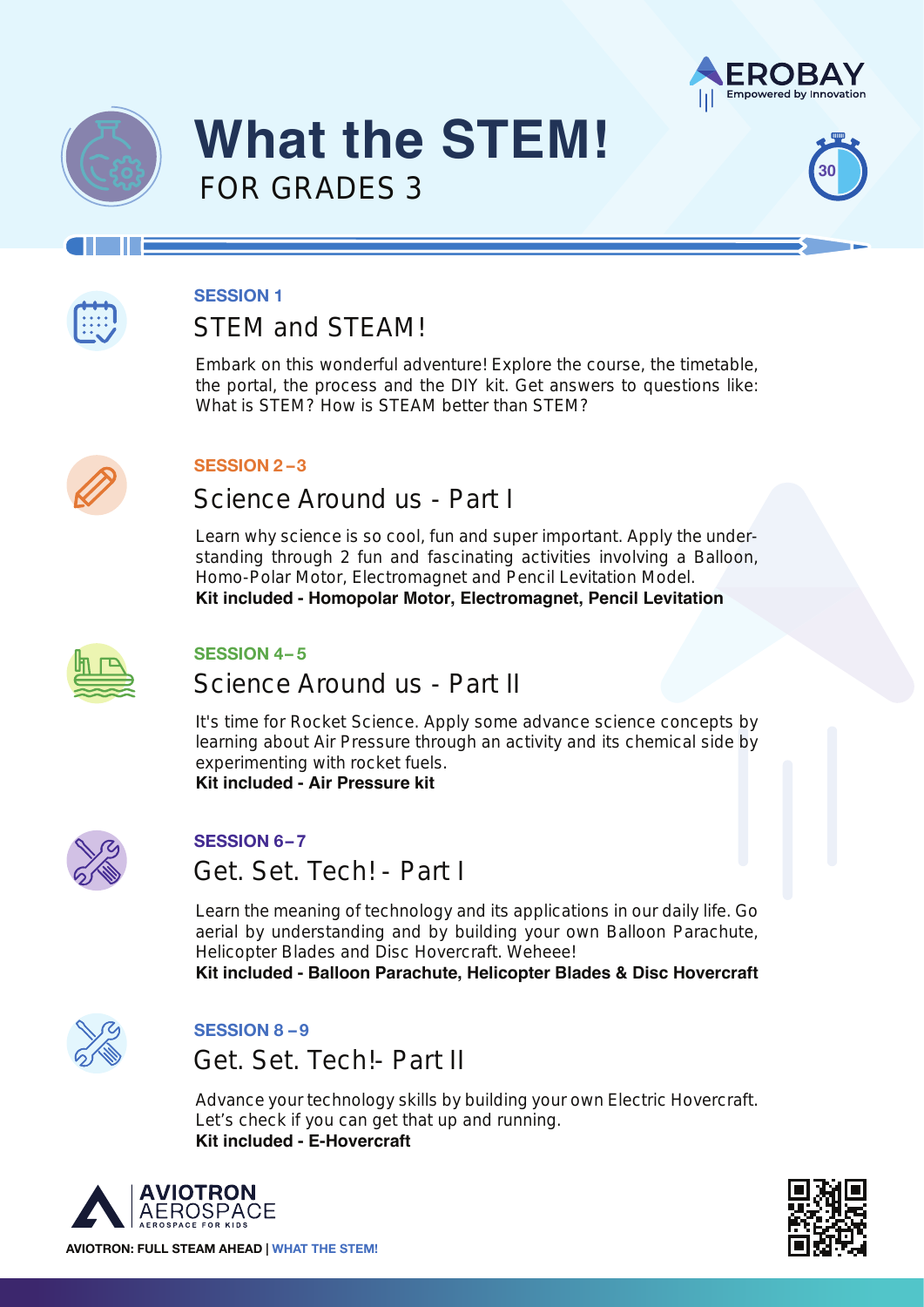

#### **SESSION 10 –11**

# Engineering Concepts - Part I

Understand the role of engineering around us and become a young engineer by building your own Rocket Race Car and Rubber Powered Car.

**Kit included - Rocket Race Cum Rubber Powered Car**



#### **SESSION 12-13**

### Engineering Concepts - Part II

Get lifting! Apply the advance engineering skills by building a Hydraulic based Excavator using DIY kit and understand its working and applications.

**Kit included - Hydraulic Excavator**



### **SESSION 14-15**

### Calculate The Catapult! - Part I

Apply the concepts of ever-so fascinating Mathematics by performing calculation on your own built Catapult using scale reading and compass reading.

**Kit included - Mechanical Catapult**



#### **SESSION 16-17**

### Calculate the Catapult! - Part II

It's time to go Dynamic. Now let us do some calculations on moving objects in a dynamic state. Apply your mathematical skills and perform calculations on the Crane and Parachute built before.



#### **SESSION 18-20**

### Glide And Fly Away!

Now that you have learnt so much, why don't you make a model that can actually fly? Exciting, right? Work your way and build your first Glider. **Kit included - Chuck Glider**



### **SESSION 21-22**

Build Your Second Flying Object.

Let's raise the stakes and build a bigger and better Glider using skills obtained before. Make sure you build it flyworthy! **Kit included - Catapult Glider**